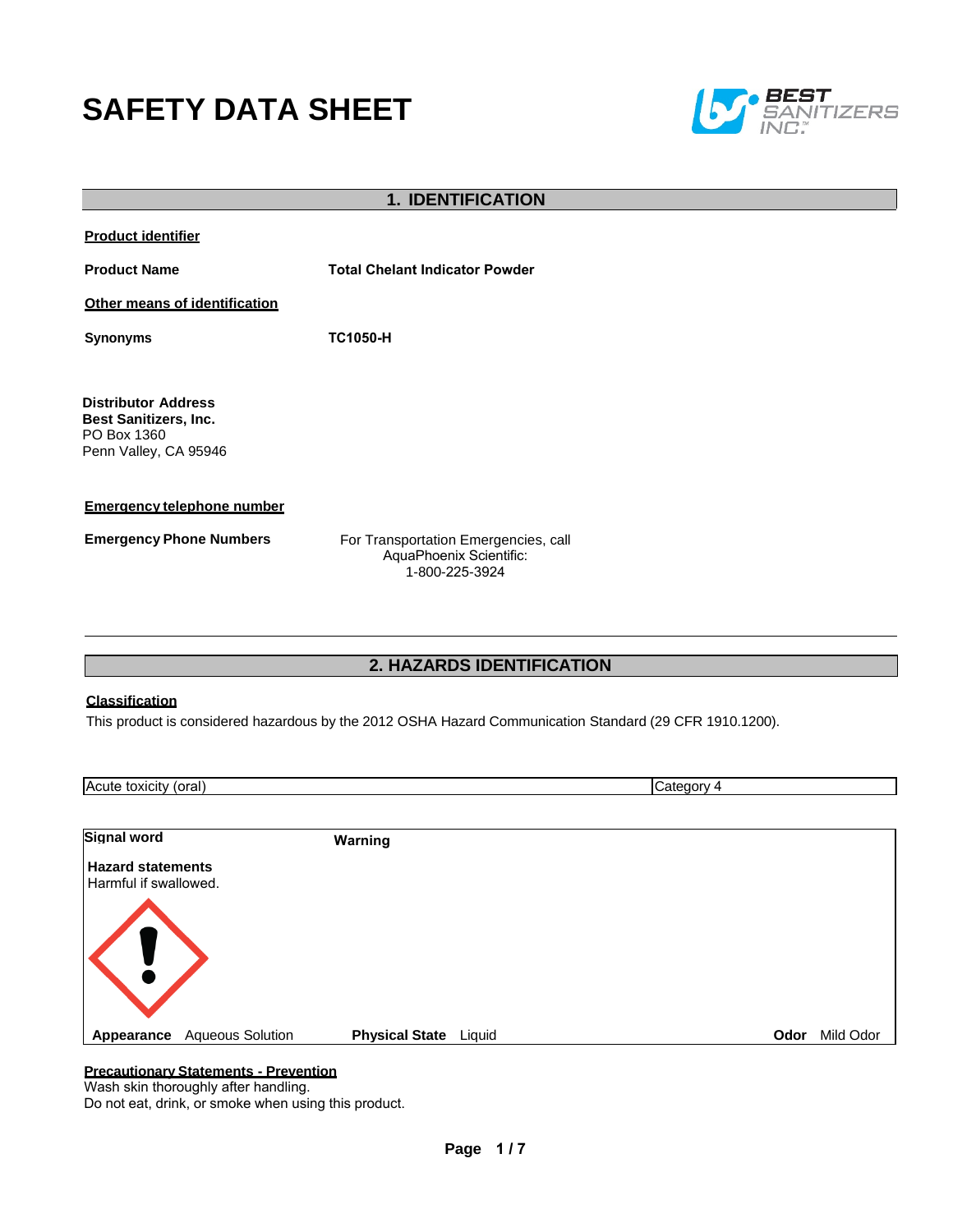#### **Precautionary Statements - Response**

IF SWALLOWED: Rinse mouth. Call a POISON CENTER or doctor/physicianh if necessary.

#### **Precautionary Statements - Storage**

Store in a well-ventilated place. Keep cool.

# **Precautionary Statements - Disposal**

Dispose of contents/container to an approved waste disposal plant.

#### **3. COMPOSITION/INFORMATION ON INGREDIENTS**

| <b>Chemical Name</b> | CAS No.       | Weight % | <b>Trade Secret</b> |
|----------------------|---------------|----------|---------------------|
| Ascorbic Acid        | $50 - 81 - 7$ | 90.22    |                     |
| Methylthymol Blue    | 7220-79-3     | 0.25     |                     |
| Sodium Fluoride      | 7681-49-4     | 5.51     |                     |
| Silicon Dioxide      | 7631-86-9     | 4.01     |                     |

# **4. FIRST AID MEASURES**

#### **First aid measures**

| <b>Eye Contact</b>  | Hold eye(s) open and rinse slowly and gently with water for 15-20 minutes. Remove<br>contact lenses, if present, after first 5 minutes, then continue rinsing eye(s). If eye irritation<br>persists: Get medical advice/attention. |
|---------------------|------------------------------------------------------------------------------------------------------------------------------------------------------------------------------------------------------------------------------------|
| <b>Skin Contact</b> | Rinse affected area with soap and water. If symptoms develop or persist, seek medical<br>attention.                                                                                                                                |
| <b>Inhalation</b>   | Remove to fresh air. If signs/symptoms continue, get medical attention.                                                                                                                                                            |
| <b>Ingestion</b>    | Do NOT induce vomiting. Never give anything by mouth to an unconscious person. Call<br>physician.                                                                                                                                  |

#### **Most important symptoms and effects, both acute and delayed**

| Symptoms                  | See Section 11 for symptom information.                                    |
|---------------------------|----------------------------------------------------------------------------|
|                           | Indication of any immediate medical attention and special treatment needed |
| <b>Notes to Physician</b> | Treat symptomatically.                                                     |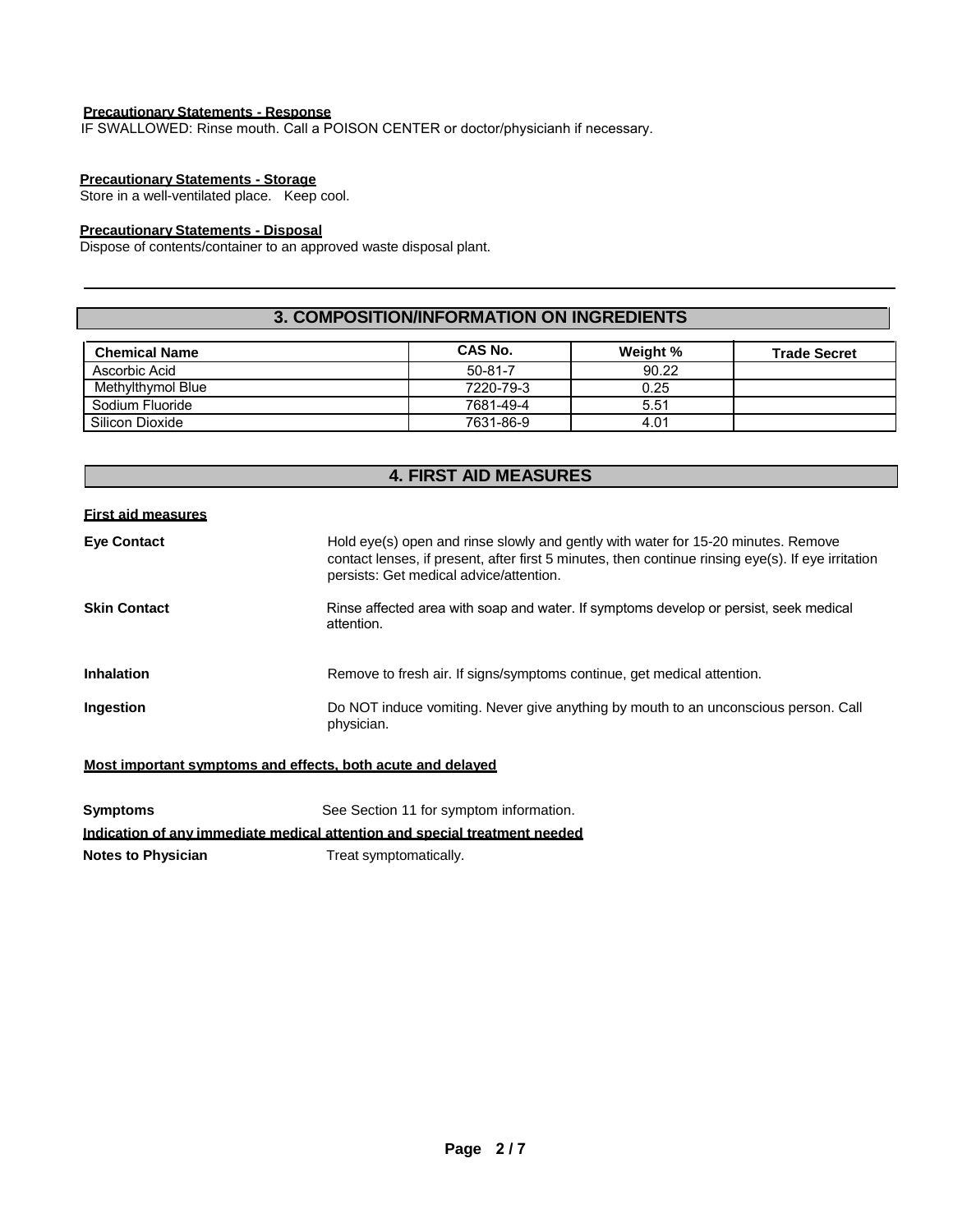# **5. FIRE-FIGHTING MEASURES**

#### **Suitable Extinguishing Media**

Dry chemical, Water spray (fog), Carbon dioxide (CO<sub>2</sub>), Foam.

#### **Specific Hazards Arising from the Chemical**

Thermal decomposition can leat to release of irritating gases and vapors

#### **Hazardous Combustion Products**

Not determined.

#### **Protective equipment and precautions for firefighters**

As in any fire, wear self-contained breathing apparatus pressure-demand, MSHA/NIOSH (approved or equivalent) and full protective gear. Cool containers with flooding quantities of water until well after fire is out.

# **6. ACCIDENTAL RELEASE MEASURES Personal precautions, protective equipment and emergency procedures Personal Precautions For emergency responders** Use personal protection recommended in Section 8. Ensure adequate ventilation, especially in confined areas. Isolate area. Keep unnecessary personnel away. **Environmental precautions**

**Environmental Precautions** Prevent entry into waterways, sewers, basements or confined areas. See Section 12 for additional ecological information.

#### **Methods and material for containment and cleaning up**

| <b>Methods for Containment</b> | Prevent further leakage or spillage if safe to do so. Contain and collect spillage with non-<br>combustible absorbent material, (e.g. sand, earth, diatomaceous earth, vermiculite) and<br>place in container for disposal according to local/national regulations (See Section 13). |
|--------------------------------|--------------------------------------------------------------------------------------------------------------------------------------------------------------------------------------------------------------------------------------------------------------------------------------|
| <b>Methods for Cleaning Up</b> | Use clean non-sparking tools to collect absorbed material, May be ignited by friction, heat,<br>sparks or flames. Collect spillage. Soak up with inert absorbent material. Sweep up and                                                                                              |

#### sparks or flames. Collect spillage. Soak up with inert absorbent material. Sweep up and shovel into suitable containers for disposal. Following product recovery, flush area with water.

#### **7. HANDLING AND STORAGE**

#### **Precautions for safe handling**

Handling **Handling Example 20** Do not eat, drink, smoke or use personal products when handling chemical substances. Avoid breathing mist or vapor.

#### **Conditions for safe storage, including any incompatibilities**

**Storage** Keep Containers tightly closed in a dry, cool and well-ventilated place.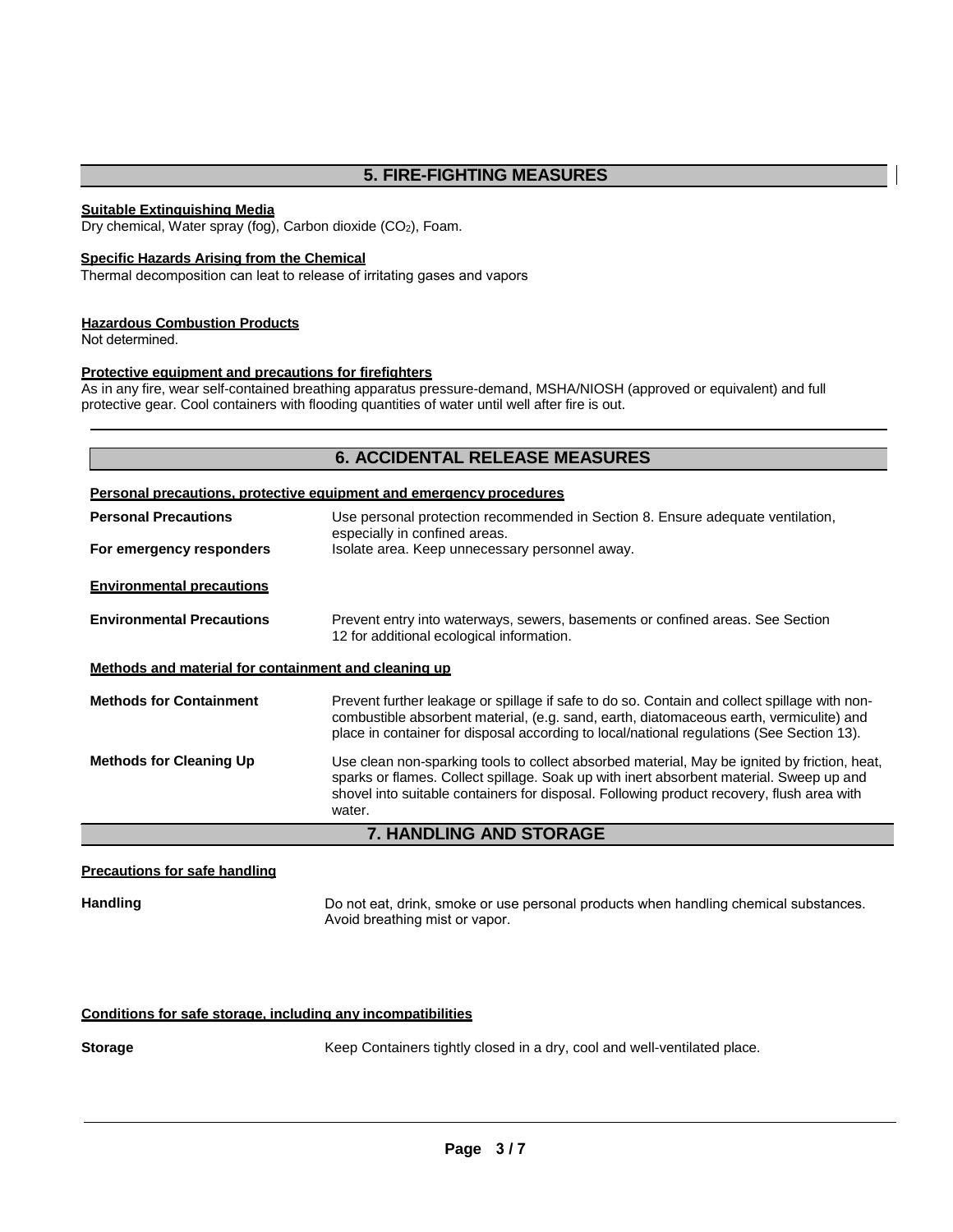# **8. EXPOSURE CONTROLS/PERSONAL PROTECTION**

#### **Control parameters**

#### **Exposure Guidelines**

| <b>Chemical Name</b>         | <b>ACGIH TLV</b>             | <b>OSHA PEL</b>                | <b>NIOSH IDLH</b>                        |
|------------------------------|------------------------------|--------------------------------|------------------------------------------|
| Sodium Fluoride<br>7681-49-4 | 2.5 mg/m <sup>3,</sup> as F) | TWA: $2.5 \text{ mg/m}^3$ as F | TWA: $2.5 \text{ mg/m}^3$                |
| Silicon Dioxide<br>7631-86-9 | $\overline{\phantom{a}}$     | TWA: $15 \text{ mg/m}^3$       | 3000 mg/m $3$<br>TWA: $6 \text{ mg/m}^3$ |

*ACGIH TLV: American Conference of Governmental Industrial Hygienists - Threshold Limit Value. OSHA PEL: Occupational Safety and Health Administration - Permissible Exposure Limits. NIOSH IDLH: Immediately Dangerous to Life or Health.*

#### **Appropriate engineering controls**

| <b>Engineering Measures</b> | Showers                    |  |
|-----------------------------|----------------------------|--|
|                             | Eyewash stations           |  |
|                             | <b>Ventilation systems</b> |  |

| Individual protection measures, such as personal protective equipment |                                                                |  |  |
|-----------------------------------------------------------------------|----------------------------------------------------------------|--|--|
| <b>Eye/Face Protection</b>                                            | Avoid contact with eyes.                                       |  |  |
| <b>Skin and Body Protection</b>                                       | No protective equipment is needed under normal use conditions. |  |  |
| <b>Respiratory Protection</b>                                         | No protective equipment is needed under normal use conditions. |  |  |
|                                                                       |                                                                |  |  |

Hygiene Measures **Handle** in accordance with good industrial hygience and safety practice.

# **9. PHYSICAL AND CHEMICAL PROPERTIES**

#### **Physical and Chemical Properties**

| <b>Physical State</b><br>Appearance<br>Color | Powder<br>Powder<br>Orange Beige | Odor<br><b>Odor Threshold</b>        | Odorless<br>No information available |
|----------------------------------------------|----------------------------------|--------------------------------------|--------------------------------------|
| Property<br>рH                               | <b>Values</b><br>Not available   | <b>Remarks/ Method</b><br>None known |                                      |
| <b>Melting/freezing point</b>                | No data available                | None known                           |                                      |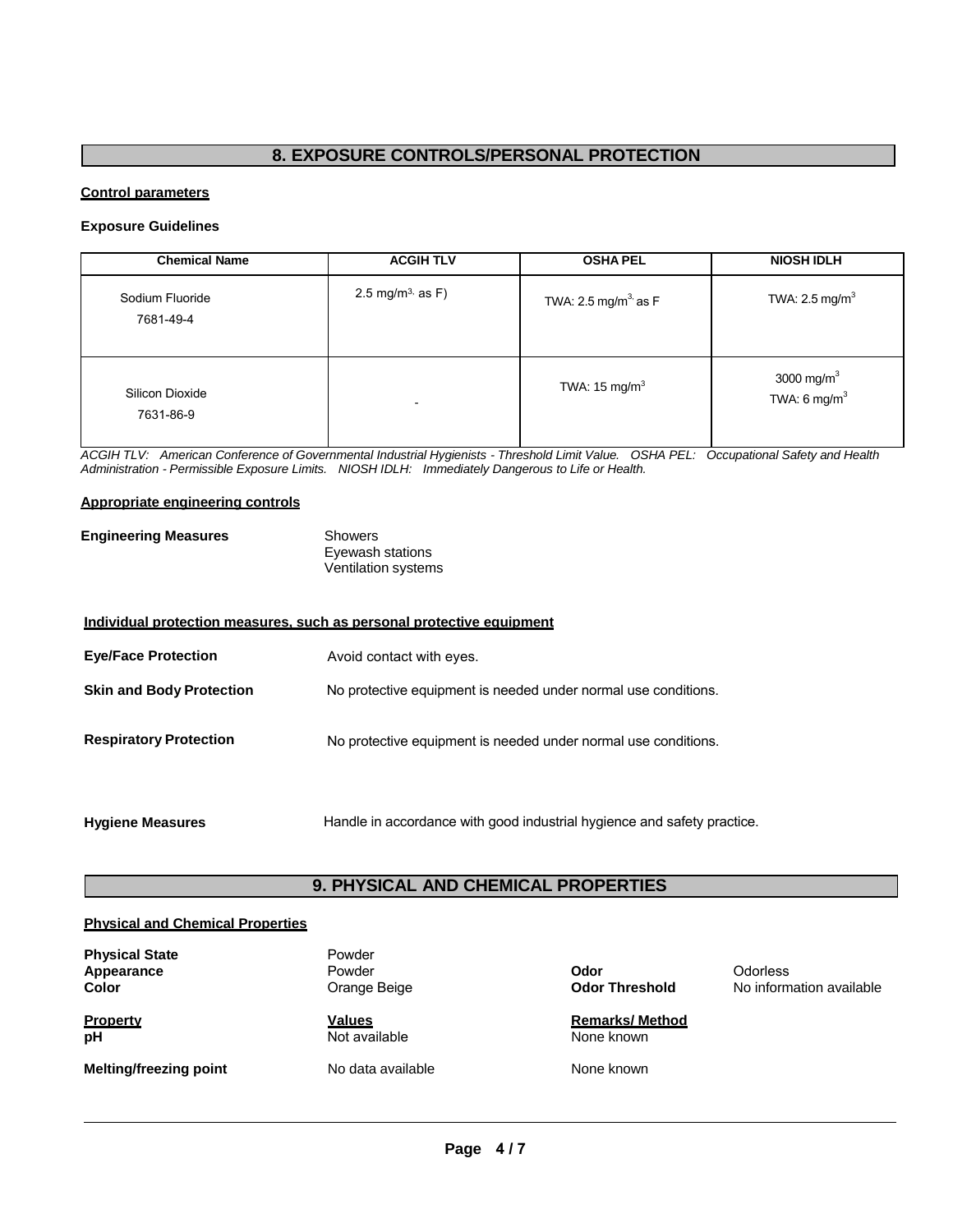**Boiling point / boiling range** Modata available **None known**<br> **Riash Point Conduct Accord Modata available** Mone known **Flash Point Nonel Community Community Community Community Community Community Community Community Community Community Community Community Community Community Community Community Community Community Community Community C Evaporation rate and the Secure Cone Adventurery** None known<br> **Flammability (solid. gas)** No data available **Cone Advisory None known Flammability (solid, gas) Flammability Limits in Air Upper flammability limit** No data available None known **Lower flammability limit** No data available None known **Vapor pressure No data available and the None known**<br> **Vapor density No data available None known**<br>
None known **Vapor density Specific Gravity 1.0** 1.0 None known<br> **Water Solubility** Coluble Coluble Colubre 2.0 None known **Water Solubility Communisty Soluble Mater Solubility Communisty Communisty Communisty Communisty Communisty Co<br>
Solubility in other solvents** Communisty None known None known **Solubility in other solvents** No data available **None known**<br> **Partition coefficient:** No data available None known **Partition coefficient:** No data available **None known**<br> **Autoignition temperature** No data available None known None known **Autoignition temperature No data available Mone known**<br> **Decomposition temperature** No data available **None known Decomposition temperature Kinematic viscosity No data available** None known **Dynamic viscosity No data available None known** 

No data available No data available No data available

**10. STABILITY AND REACTIVITY**

#### **Reactivity**

Does not react under normal conditions of use and storage.

#### **Chemical stability**

Stable under recommended storage conditions.

#### **Possibility of Hazardous Reactions**

None under normal conditions of use and storage.

#### **Conditions to avoid**

None known.

#### **Incompatible materials**

Strong oxidizing agents, strong acids, heat sparks, open flame, other ignition sources.

#### **Hazardous Decomposition Products**

Carbon monoxide, Carbon dioxide (CO2). Nitrogen.

#### **11. TOXICOLOGICAL INFORMATION**

#### **Information on likely routes of exposure**

#### **Product Information**

| <b>Inhalation</b>   | No irritant under normal use. |
|---------------------|-------------------------------|
| <b>Eye Contact</b>  | Can be irritating to eyes.    |
| <b>Skin Contact</b> | No irritant under normal use. |
| Ingestion           | May be harmful if swallowed.  |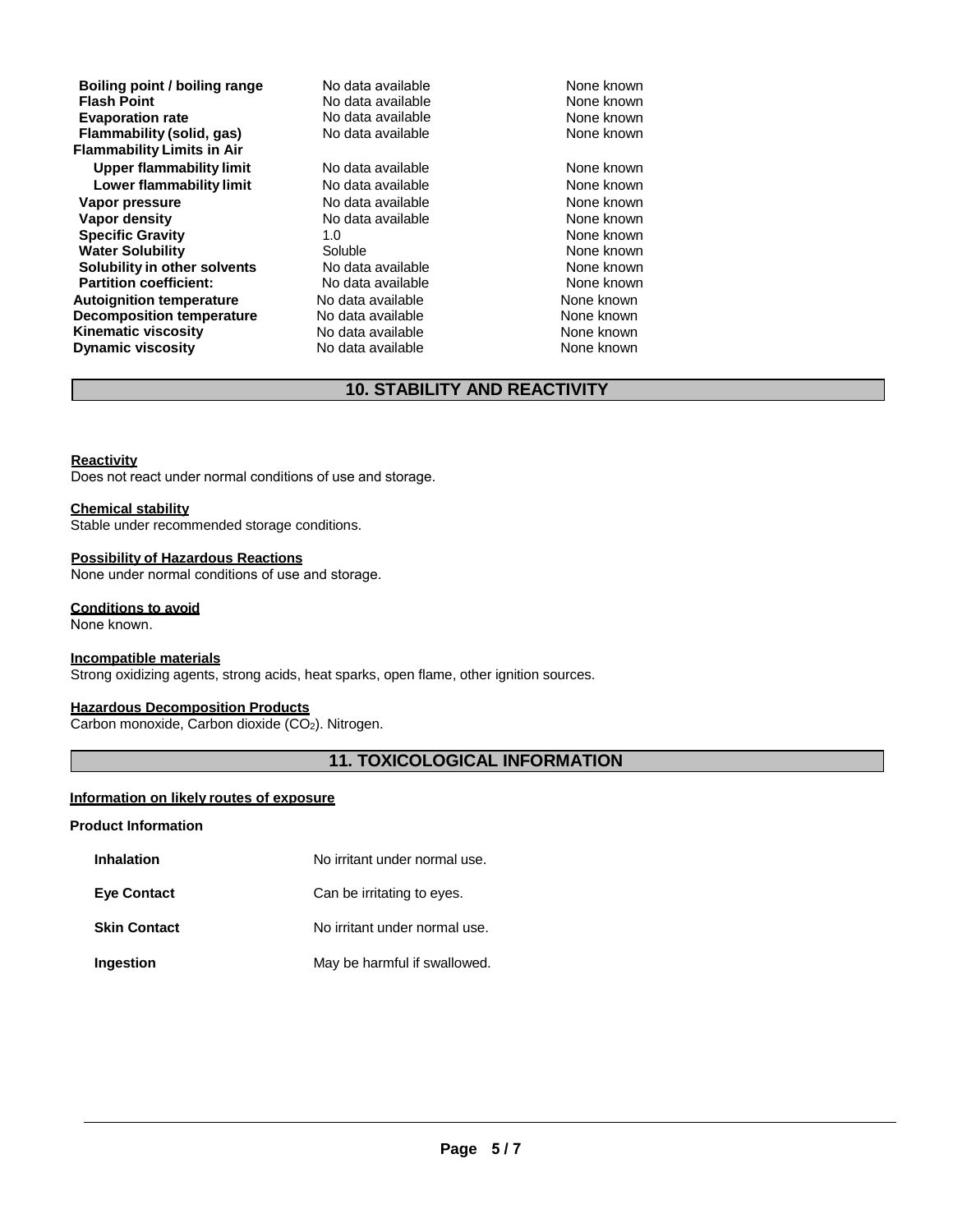#### **Component Information**

| <b>Chemical Name</b>                                | Oral LD50      | Dermal LD50          | <b>Inhalation LC50</b>             |
|-----------------------------------------------------|----------------|----------------------|------------------------------------|
| Sodium Fluoride                                     | $= 52$ mg/kg   | $>10$ g/kg (Rabbit)  | $>570$ mg/m <sup>3</sup> (Rat) 1 h |
| Isopropyl alcohol<br>67-63-0                        | 4.4 g/kg (Rat) | 12.9 $g/kg$ (Rabbit) | 16000 (Rat, 8 h)                   |
| 4-Chloro-3, 5 xylenol<br>(Chloroxylenol)<br>88-04-0 | $= 500$ mg/kg  | $>$ 2000 mg/kg (Rat) | >6.29mg/L (Rat)                    |

#### **Information on toxicological effects**

**Symptoms** No Information Available

#### **Ecotoxicity**

#### **Persistence and Degradability**

No information available.

#### **Bioaccumulation**

| hemic<br>Name<br>idliit        | Coefficient |
|--------------------------------|-------------|
| Isopropyl alcohol<br>$67-63-1$ | 0.05        |

#### **Other adverse effects**

No information available.

### **13. DISPOSAL CONSIDERATIONS**

#### **Disposal methods**

Disposal should be in accordance with applicable regional, national and local laws and regulations.

#### **Contaminated Packaging**

Dispose of in accordance with federal, state and local regulations.

### **14. TRANSPORT INFORMATION**

### **DOT**

Non-hazardous

# **15. REGULATORY INFORMATION**

# **Chemical Inventories**

| <b>TSCA</b>          | Complies |
|----------------------|----------|
| <b>DSL/NDSL</b>      | Complies |
| <b>EINECS/ELINCS</b> | Complies |